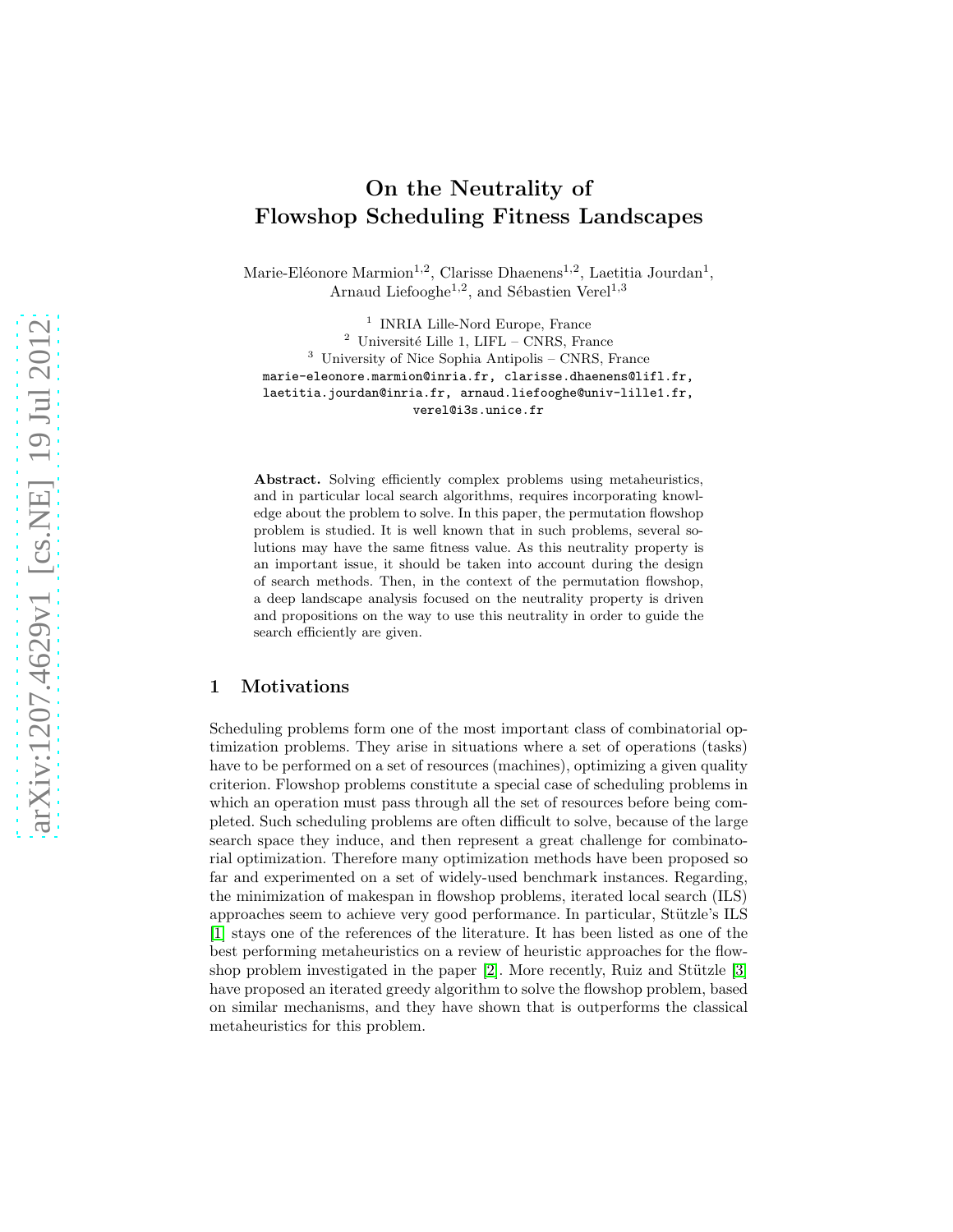The aim of the paper is to analyze characteristics of the flowshop problems in order to understand and to explain why Stützle's method achieves such good performance. A quick analysis shows that the neutrality is high in those problems and we want to explain how this neutrality influences the behavior of heuristic methods. It will then become possible to propose mechanisms that are able to exploit this neutrality.

The method proposed by Stützle consists of an Iterated Local Search (ILS) approach based on the insertion neighborhood operator. This operator is argued to be the best one by the original author, as it produces better results than the transpose operator, for example, while allowing a faster evaluation compared to the exchange operator. The method starts from a solution constructed using a greedy heuristic (the NEH heuristic), initially proposed by Nawaz et al. [\[4\]](#page-13-3). Next, the local search algorithm, based on a *first improvement* exploration of the neighborhood, is iterated until a local minimum is reached. Then, between each local search, a small perturbation is applied on the current solution using random applications of the *transpose* and *exchange* neighborhood operators. An important characteristic of this approach is the acceptance criterion of the ILS algorithm, which is based on the Metropolis condition (as in simulated annealing). Indeed, such a condition allows to accept a solution with a same or worse fitness value than the current one.

Hence, the contributions of this work are the following ones. On the one hand, the specific problem of flowshop scheduling is deeply studied in terms of landscape analysis and neutrality. On the other hand, some propositions are drawn in order to exploit neutrality in the design of a local search algorithm. Of course, these considerations are still valid for other combinatorial optimization problems with a neutrality.

The paper is organized as follows. Section [2](#page-1-0) is dedicated to the presentation of the flowshop scheduling problem investigated in this paper, and of the required notions about neutrality analysis in fitness landscapes. Section [3](#page-5-0) presents the neutral networks analysis for the permutation flowshop problem under study, whereas Section [4](#page-9-0) gives some hints on how to exploit the neutrality property in order to solve such problems efficiently by means of local search algorithms. Finally, the last section is devoted to discussion and future works.

# <span id="page-1-0"></span>2 Background

#### 2.1 Definition of the Permutation Flowshop Scheduling Problem

The Flowshop Scheduling Problem (FSP) is one of the most investigated scheduling problem from the literature. The problem consists in scheduling  $N$  jobs  $\{J_1, J_2, \ldots, J_N\}$  on M machines  $\{M_1, M_2, \ldots, M_M\}$ . Machines are critical resources, *i.e.* two jobs cannot be assigned to the same machine at the same time. A job  $J_i$  is composed of M tasks  $\{t_{i1}, t_{i2}, \ldots, t_{iM}\}$ , where  $t_{ij}$  is the  $j^{th}$  task of  $J_i$ , requiring machine  $M_j$ . A processing time  $p_{ij}$  is associated with each task  $t_{ij}$ . We here focus on a permutation FSP, where the operating sequences of the jobs are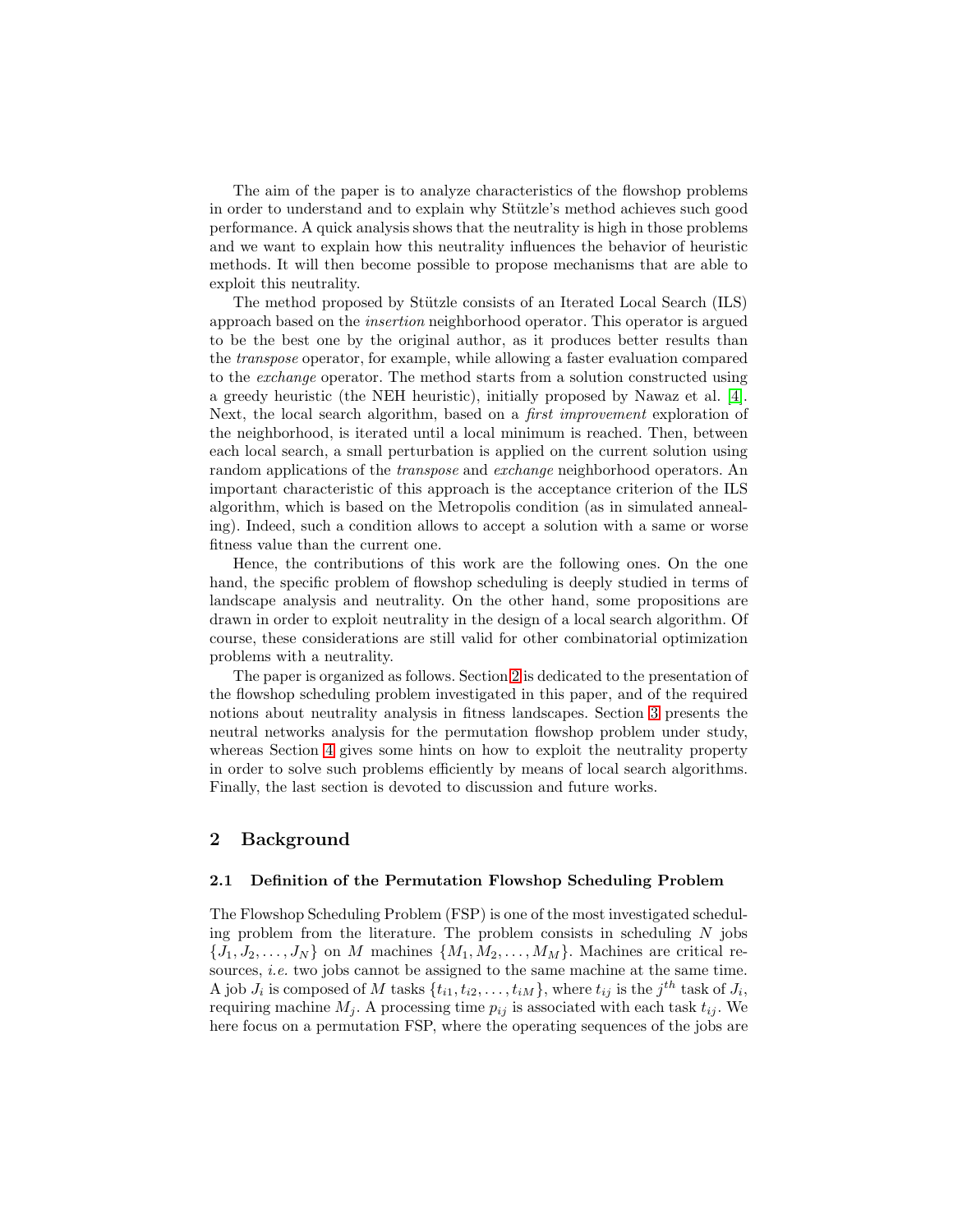Table 1. Notations used in the paper.

|                                                        | Notation Description                              |
|--------------------------------------------------------|---------------------------------------------------|
|                                                        | $S$ Set of feasible solutions in the search space |
|                                                        | s A feasible solution $s \in S$                   |
|                                                        | $C_{max}$ Makespan                                |
|                                                        | $N$ Number of jobs                                |
|                                                        | $M$ Number of machines                            |
| $\{J_1, J_2, \ldots, J_N\}$ Set of Jobs                |                                                   |
| ${M_1, M_2, \ldots, M_M}$ Set of Machines              |                                                   |
| ${t_{i1}, t_{i2}, \ldots, t_{iM}}$ Tasks               |                                                   |
| $\{p_{i1}, p_{i2}, \ldots, p_{iM}\}\$ Processing times |                                                   |
| ${C_{i1}, C_{i2}, \ldots, C_{iM}}$ Completion dates    |                                                   |

identical and unidirectional for every machine. As consequence, a feasible solution can be represented by a permutation  $\pi_N$  of size N (the ordered sequence of scheduled jobs), and the size of the search space is then  $|S| = N!$ .

In this study, we will consider that the makespan, *i.e.* the total completion time, is the objective function to be minimized. Let  $C_{ij}$  be the completion date of task  $t_{ij}$ , the makespan  $(C_{max})$  can be computed as follows:

 $C_{max} = \max_{i \in \{1, ..., N\}} \{C_{iM}\}$ 

According to Graham et al. [\[5\]](#page-13-4), the problem under study can be denoted by  $F/perm/C_{max}$ . The FSP can be solved in polynomial time by the Johnson's algorithm for two machines [\[6\]](#page-13-5). However, in the general case, minimizing the makespan has been proven to be NP-hard for three machines and more [\[7\]](#page-13-6). As a consequence, large-size problem instances can generally not be solved to optimality, and then metaheuristics may appear to be good candidates to obtain well-performing solutions.

Benchmark Instances. Experiments will be driven using a set of benchmark instances originally proposed by Taillard [\[8\]](#page-14-0) and widely used in the literature [\[1](#page-13-0)[,2\]](#page-13-1). We investigate different values of the number of jobs  $N \in \{20, 50, 100, 200\}$  and of the number of machines  $M \in \{5, 10, 20\}$ . The processing time  $t_{ij}$  of job  $i \in N$ and machine  $j \in M$  is generated randomly, according to a uniform distribution  $\mathcal{U}([0, 99])$ . For each problem size  $(N \times M)$ , ten instances are available. Note that, as mentioned on the Taillard's website<sup>[1](#page-2-0)</sup>, very few instances with 20 machines have been solved to optimality. For 5- and 10-machine instances, optimal solutions have been found, requiring for some of them a very long computational time. Hence, the number of machines seems to be very determinant in the problem difficulty. That is the reason why the results of the paper will be exposed separately for each number of machines.

<span id="page-2-0"></span><sup>&</sup>lt;sup>1</sup> <http://mistic.heig-vd.ch/taillard/problemes.dir/ordonnancement.dir/ordonnancement.html>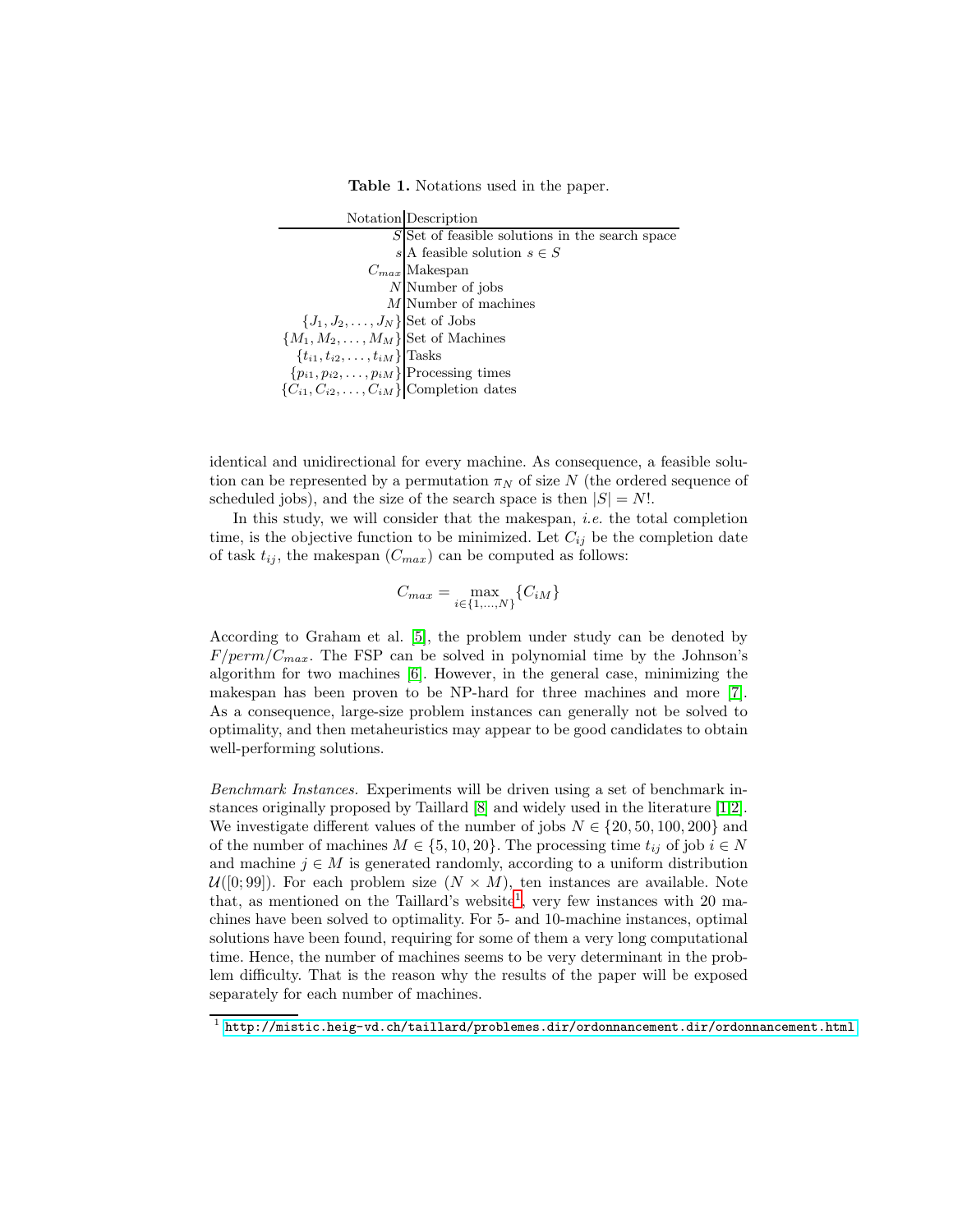#### 2.2 Neighborhood and Local Search

The design of local search metaheuristics requires a proper definition of a neighborhood structure for the problem under consideration. A neighborhood structure is a mapping function  $\mathcal{N}: S \to 2^S$  that assigns a set of solutions  $\mathcal{N}(s) \subset S$  to any feasible solution  $s \in S$ .  $\mathcal{N}(s)$  is called the *neighborhood* of s, and a solution  $s' \in \mathcal{N}(s)$  is called a *neighbor* of s. A neighbor results of the application of a move operator performing a small perturbation to solution s. This neighborhood operator is a key issue for the local search efficiency.

For the FSP, we will consider the insertion operator. This operator is known to be one of the best neighborhood structure for the FSP [\[1,](#page-13-0)[2\]](#page-13-1). It can be defined as follows. A job located at position i is inserted at position  $j \neq i$ . The jobs located between positions  $i$  and  $j$  are shifted, as illustrated in Figure [1.](#page-3-0) The number of neighbors per solution is  $(N-1)^2$ , where N stands for the size of the permutation (and corresponds to the number of jobs).



<span id="page-3-0"></span>Fig. 1. Illustration of the insertion neighborhood operator for the FSP. The job located at position  $i$  is inserted at position  $j$ , all the jobs located between  $i$  and  $j$  are shifted to the left.

#### 2.3 Fitness Landscape

Fitness landscape with neutrality. In order to study the typology of problems, the fitness landscape notion has been introduced [\[9\]](#page-14-1). A landscape is a triplet  $(S, \mathcal{N}, f)$  where S is a set of admissible solutions *(i.e.* a search space),  $\mathcal{N}: S \longrightarrow 2^{|S|}$ , a neighborhood operator, is a function that assigns to every  $s \in S$  a set of neighbors  $\mathcal{N}(s)$ , and  $f : S \longrightarrow \mathbb{R}$  is a fitness function that can be pictured as the height of the corresponding solutions. In our study, the search space is composed of permutations of size  $N$  so that its size is  $N!$ .

Neutral neighbor. A neutral neighbor of  $s$  is a neighbor solution  $s'$  with the same fitness value  $f(s)$ . Given a solution  $s \in S$ , its set of neutral neighbors is defined by:

$$
\mathcal{N}_n(s) = \{ s' \in \mathcal{N}(s) \mid f(s') = f(s) \}
$$

The neutral degree of a solution is the number of its neutral neighbors. A fitness landscape is said to be neutral if there are many solutions with a high neutral degree  $|V_n(s)|$ . The landscape is then composed of several sub-graphs of solutions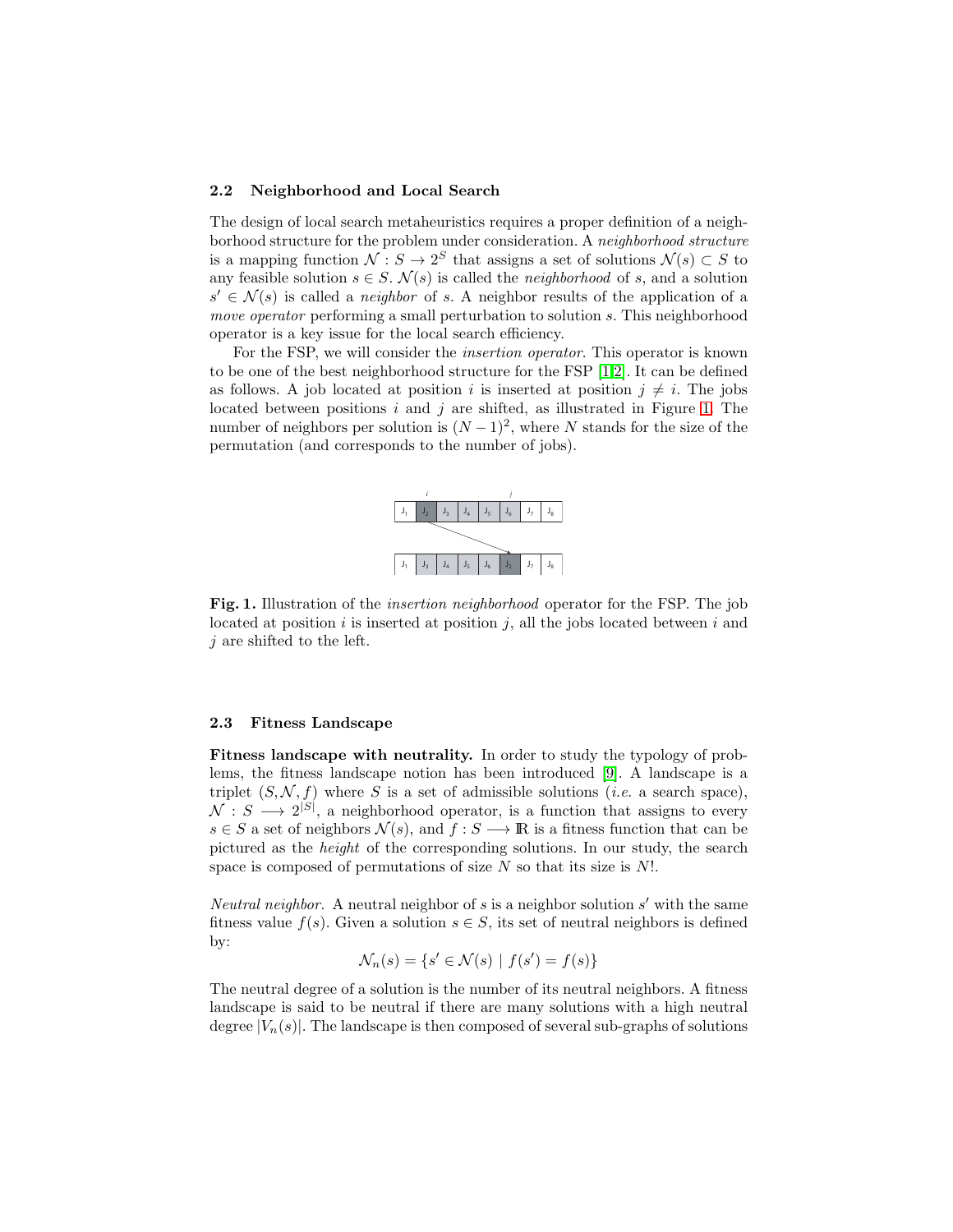with the same fitness value. Sometimes, another definition of neutral neighbor is used in which the fitness values are allowed to differ by a small amount. Here we stick to the strict definition given above as the fitness of flowshop (makespan) is discretized (it is an integer value).

Neutral network. A neutral network, denoted as NN, is a connected sub-graph whose vertices are solutions with the same fitness value. Two vertices in a NN are connected if they are neutral neighbors. With the insertion operator, for all solutions x and y, if  $x \in \mathcal{N}(y)$  then  $y \in \mathcal{N}(x)$ . So in this case, the neutral networks are the equivalent classes of the relation  $R(x, y)$  iff  $(x \in \mathcal{N}(y)$  and  $f(x) = f(y)$ . We denote the neutral network of a solution s by  $NN(s)$ . A portal in a NN is a solution which has at least one neighbor with a better fitness, i.e. a lower fitness value in a minimization context.

Local optimum. A solution  $s^*$  is a local optimum iff no neighbor has a better fitness value:  $\forall s \in \mathcal{N}(s^*)$ ,  $f(s^*) \leq f(s)$ . When all solutions on a neutral network are local optima, the NN is a local optima neutral network.

<span id="page-4-0"></span>Measures of neutral fitness. The average or the distribution of neutral degrees over the landscape is used to test the level of neutrality of the problem. This measure plays an important role in the dynamics of metaheuristics [\[10](#page-14-2)[,11](#page-14-3)[,12\]](#page-14-4). When the fitness landscape is neutral, the main features of the landscape can be described by its neutral networks. Due to the number and the size of neutral networks, they are sampled by *neutral walks*. A neutral walk  $W_{neut} = (s_0, s_1, \ldots, s_m)$  from s to s' is a sequence of solutions belonging to S where  $s_0 = s$  and  $s_m = s$  and for all  $i \in [0, m-1]$ ,  $s_{i+1}$  is a neighbor of  $s_i$  and  $f(s_{i+1}) = f(s_i).$ 

A way to describe neutral networks NN is given by the autocorrelation of neutral degree along a neutral random walk [\[13\]](#page-14-5). From neutral degrees collected along this neutral walk, we computed its autocorrelation function  $\rho(k)$  [\[14\]](#page-14-6), that is the correlation coefficient of the neutral degree between the solutions  $s_i$  and  $s_{i+k}$  for all possible i. The autocorrelation measures the correlation structure of a NN. If the first correlation coefficient  $\rho(1)$  is close to 1, the variation of neutral degree is low ; and so, there are some areas in NN of solutions which have close neutral degrees, which shows that NN are not random graphs.

Another interesting information to determine if a local search could find a better solution on a neutral network, is the position of portals. The number of steps before finding a portal during a neutral random walk is a good indicator of the probability to find better solution(s) according to the computational cost to find it, i.e. the number of evaluations.

Moreover, to design a local search which explores the neutral networks in an efficient way, we need to find some information around the NN where, a priori, there is a lack of information. Evolvability is defined by Altenberg [\[15\]](#page-14-7) as "the ability of random variations to sometimes produce improvement". The concept of evolvability could be difficult to define in combinatorial optimization. For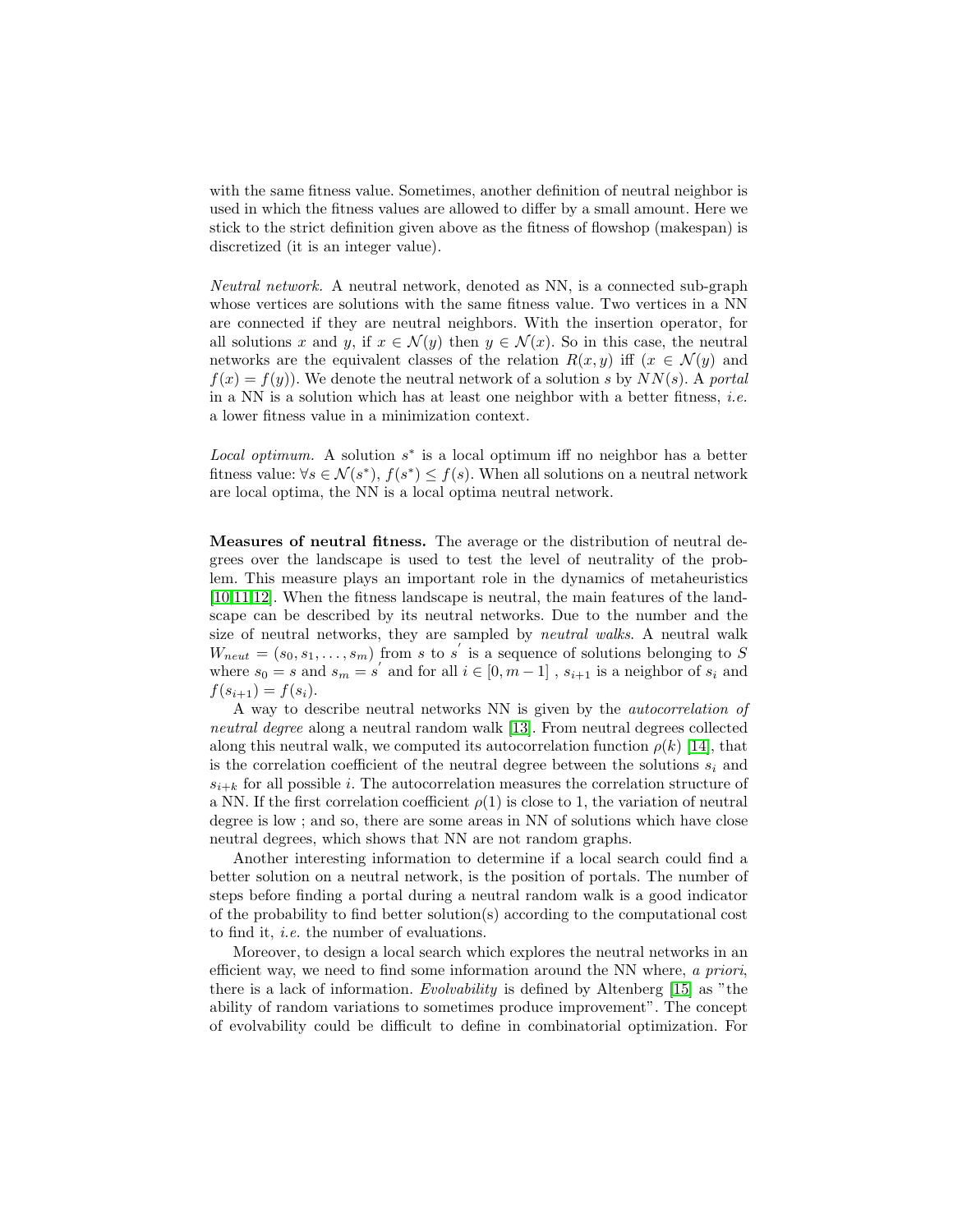example, the evolvability could be the minimum fitness which can be reached in the neighborhood. In this work, we choose to define the evolvability of a solution as the average fitness in its neighborhood. It gives the expectation of fitness reachable after a random move. The autocorrelation of evolvability [\[16\]](#page-14-8) allows to measure the information around neutral networks. This autocorrelation is the autocorrelation function of a evolvability measure collected during a neutral random walk. When this correlation is large, the solutions which are close from each other on a neutral network have evolvabilities which are close too. So, the evolvability could guide the search on neutral networks such as the fitness guides the search in the landscape where the autocorrelation of fitness values is large [\[14\]](#page-14-6).

# <span id="page-5-0"></span>3 Neutral Networks Analysis for the Permutation Flowshop Scheduling Problem

#### 3.1 Experimental Design

To analyze neutral networks, for each instance of Taillard's benchmarks, 30 different neutral walks were performed. The neutral walks all start from a local optimum. It has been obtained by a steepest descent algorithm initialized with a random solution. The length of each neutral walk depends on the length of the descents which lead to local optima. We consider 10 times the maximal length found on the 30 descents. In the following, the results are presented according to the number of jobs  $(N)$  and the number of machines  $(M)$ . For each problem size, an average value and the corresponding standard deviation are represented. By the term size, we mean both the number of jobs  $(N)$  and the number of machines  $(M)$ . This average value is computed from the means obtained from the 10 instances of the same size, themselves calculated from the values given by the 30 neutral walks.

#### <span id="page-5-1"></span>3.2 Neutral Degree

In this section, we first measure the neutral degree of the FSP. Then, we describe the structure of the neutral networks (NN).

Figure [2](#page-6-0) shows the average neutral degree to the size of the neighborhood  $(N-1)^2$ , collected along the 30 neutral walks. Whatever the number of machines, the neutral degree ratio increases when the number of jobs increases. This ratio is higher for small number of machines. For 5-machine, and for 100- or 200-job and 10-machine instances, the neutral degree is huge, higher than 20%. For 100 or 200-job and 20-machine instances, the ratio seems to be very low (3.9%), but the number of neighbors with same fitness value is significant (about 382 and 1544 neutral neighbors for 100 and 200 jobs, respectively). There is no local optimum without a neighbor with the same fitness value, which means that each local optimum belongs to a local optima neutral network. The neutral degree is high enough to describe the fitness landscape with neutral networks.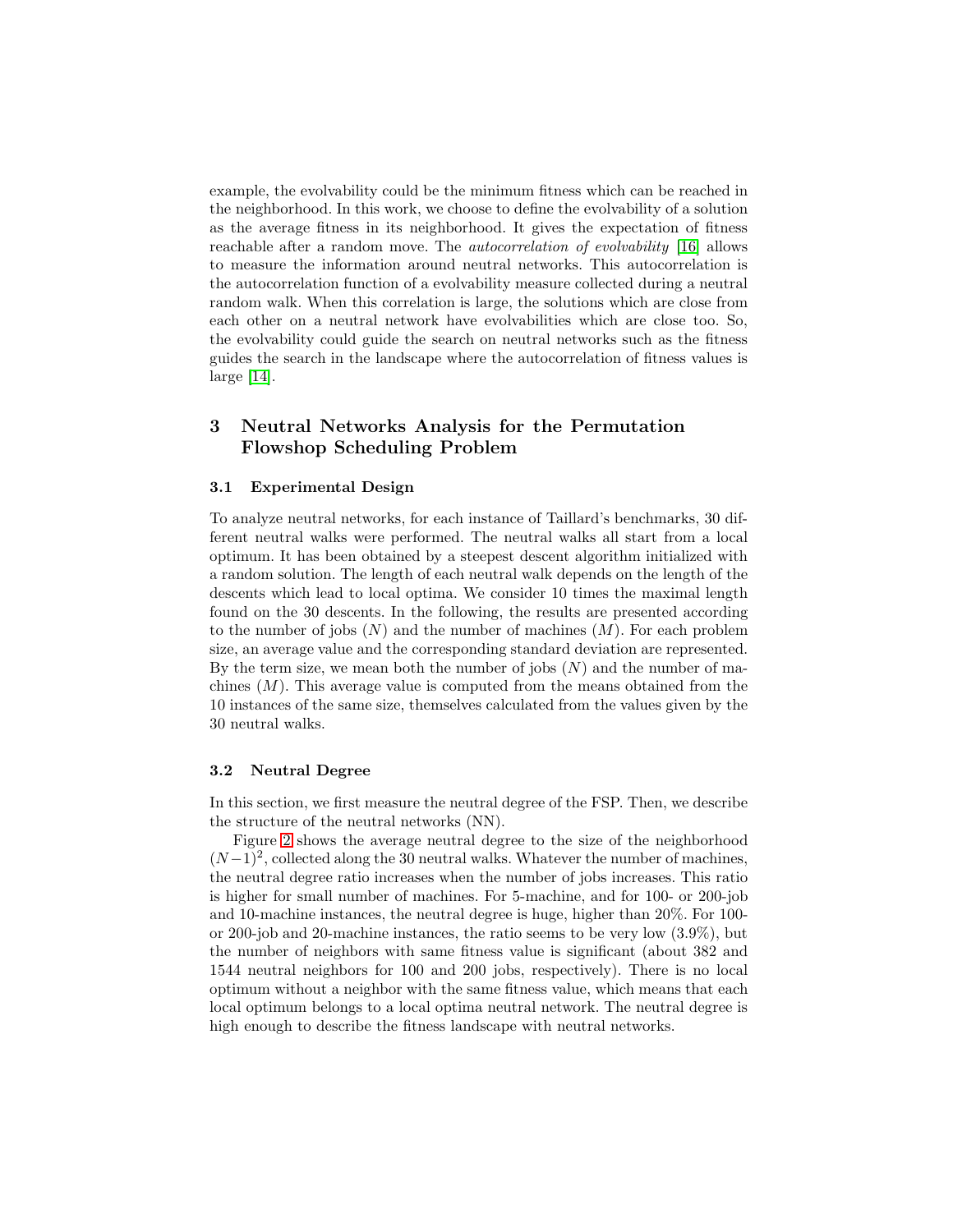

<span id="page-6-0"></span>Fig. 2. Average of the neutral degree to the neighborhood size according to the number of jobs.

A neutral walk corresponds to a sequence of neighbor solutions on a NN of the fitness landscape, where all solutions share the same fitness value. During those neutral walks, we compute the autocorrelation of the neutral degree (see Section [2.3\)](#page-4-0). Figure [3](#page-7-0) shows the first autocorrelation coefficient for 5, 10 and 20 machines with respect to the number of jobs. In order to prove that those correlations are significative, we compare them to a null model. It consists of shuffling the same values of neutral degrees collected during the neutral walks. Then, the autocorrelation of this model is compared to the original one. For all sizes, the first autocorrelation coefficient of the null model is below 0.01. Therefore, we can conclude that the autocorrelation is a consequence of the succession of solutions encountered during the walk.

Obviously, for 50, 100 and 200 jobs, the neutral degree is highly correlated (higher than 0.7). Moreover, the standard deviations are very low, which indicates that the average values reflect properly this property on instances of same size. For 20-job and 5- or 10-machine instances, the standard deviation gets higher. This can possibly be explained by a higher correlation.

Nevertheless, these values allow us to conclude that the neutral degree of a solution is partially linked to the one of its neighbor solutions. Let us remark that the correlation for 20-job 20-machine instances is very low, due to the small average value of the neutral degree for this size.

The first conclusions of this analysis is that  $(i)$  there exists a high neutrality over the fitness landscape, particularly for large-size instances  $(ii)$  the neutral networks, defined as the graphs of neighbor solutions with the same fitness value, are not random. As a consequence, we should not expect to explore the neutral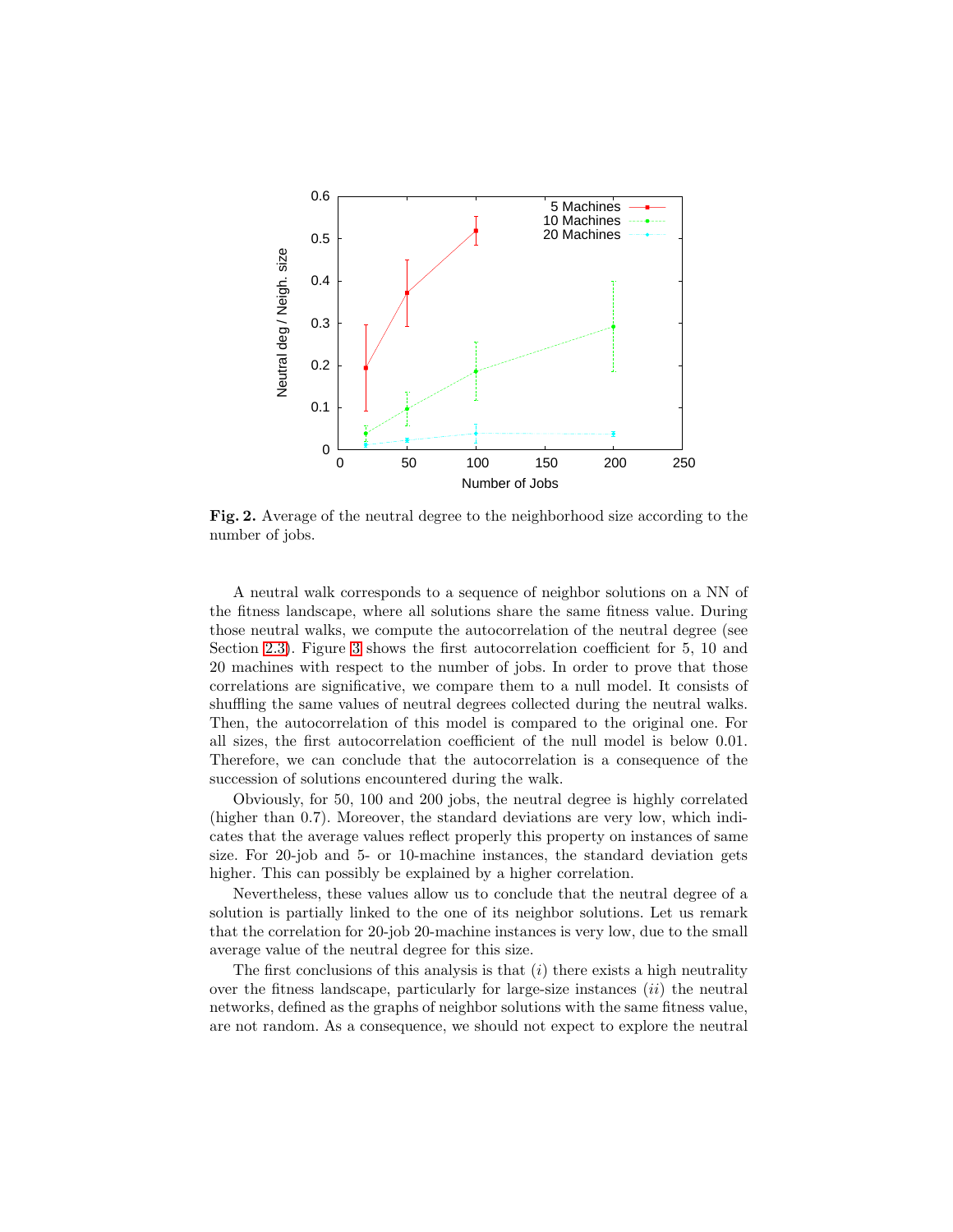

Fig. 3. First autocorrelation coefficient  $\rho(1)$  computed between  $s_i$  and  $s_{i+1}$  of the neutral degree according to the number of jobs.

<span id="page-7-0"></span>

<span id="page-7-1"></span>Fig. 4. Typology of neutral networks (minimization problem).

networks efficiently with a random walk. Hence, heuristic methods should exploit the information available in the neighborhood of the solutions.

#### 3.3 Typology of Neutral Networks

A metaheuristic such as ILS visits several local optima. In the previous section, we have seen that the local optima often belong to a NN. A natural question arises when the metaheuristic reaches a NN: Is it possible to escape from this NN? In this section, we classify the local optima NN in three different types, and we analyze their size.

Three types of NN typologies may exist (see Figure [4\)](#page-7-1):

1. The local optimum is the single solution on the NN (type  $T1$ ), *i.e.* it has no neighbor with the same fitness value, we call it a degenerated NN.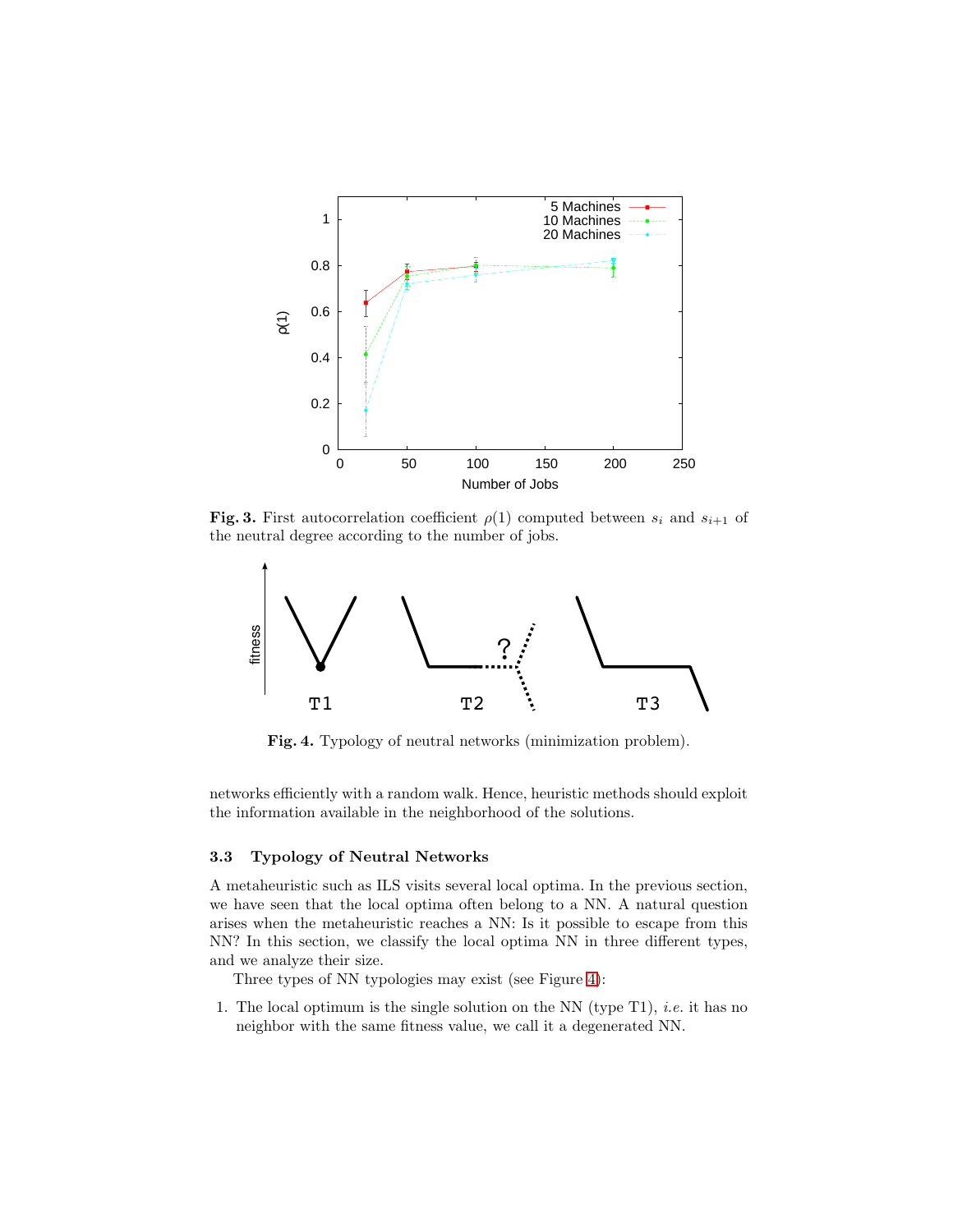

<span id="page-8-0"></span>Fig. 5. Average frequency of the number of degenerated neutral networks with a single solution (type T1) according to the number of jobs.



<span id="page-8-2"></span>Fig. 7. Average frequency of the number of neutral networks where at least one portal was found (type T3) according to the number of jobs.



<span id="page-8-1"></span>Fig. 6. Average frequency of the number of neutral networks where no portal was found (type T2) according to the number of jobs.



<span id="page-8-3"></span>Fig. 8. Average percentage of solutions visited at least twice along the neutral walk according to the number of jobs.

- 2. The neutral walk from the local optimum did not show any neighbors with a better fitness values for all the solutions encountered along the neutral walk (type T2). Of course, as the whole NN has not been enumerated, we can not decide if it is possible to escape from them.
- 3. At least one solution having a neighbor with better fitness value than the local optimum fitness is found along the neutral walk (type T3).

Figures [5,](#page-8-0) [6](#page-8-1) and [7](#page-8-2) show the proportion of NN of each type (T1, T2 or T3) counted along the neutral walks. For 50-, 100- and 200-job instances, the neutral walks show only NN of types T2 and T3. No local optimum solution is alone on the NN. For 20-job instances, the number of type (T1) is also small, except for 20 machines (25% of type T1). Hence, the neutrality is important to keep in mind while solving such instances. The number of NN without any escaping solutions found  $(T2)$  is significative only for 5-machine instances (higher than  $18\%$ ) and stays very low for 10- an 20-machine instances (lower than 6%). The 20-machine instances, which are known to be the hardest to solve optimally, are the ones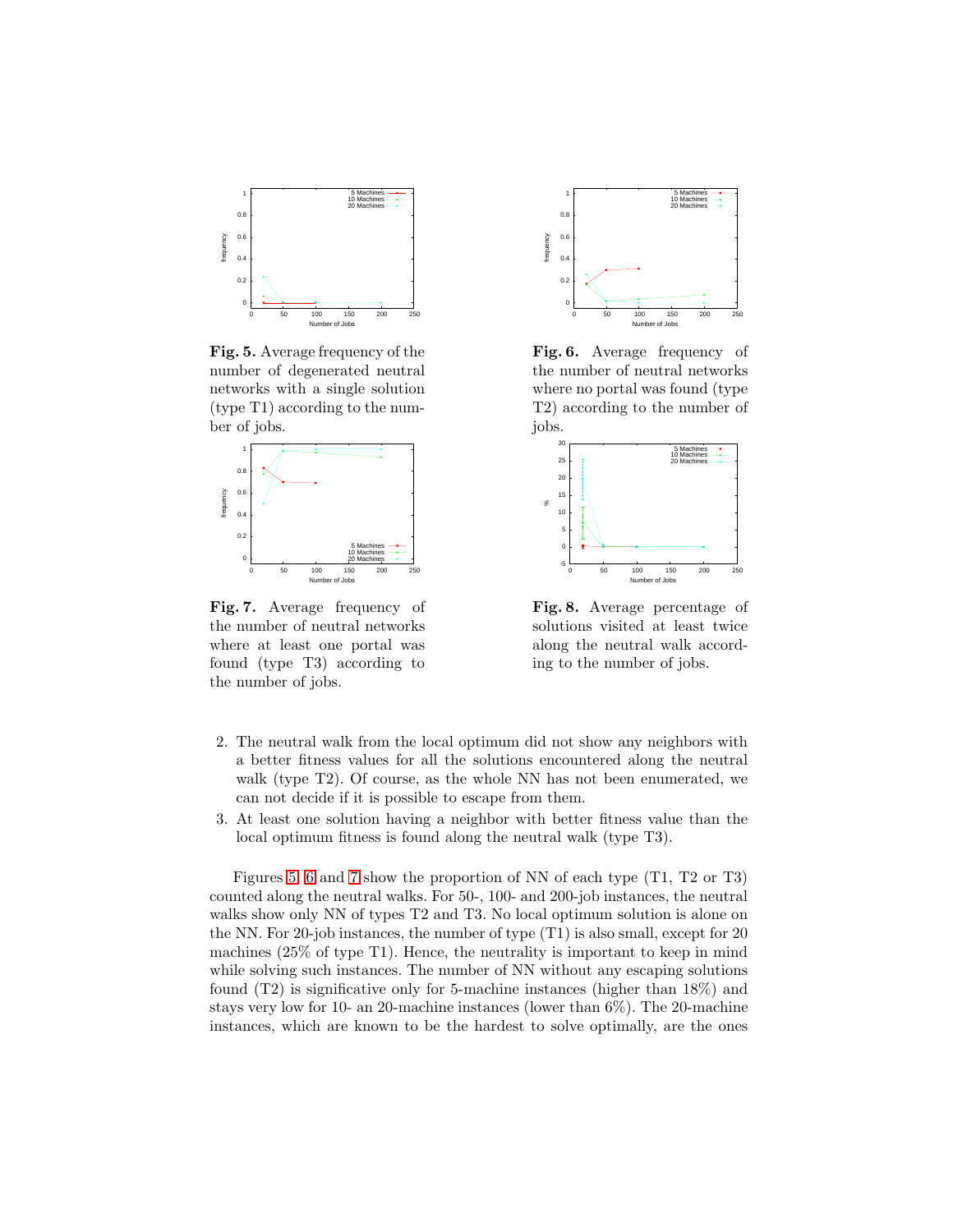where the probability to escape from local optimum by neutral exploration of the NN is close to one.

When the neutral networks size is very small, the number of visited solutions is very small. Indeed, a NN of type T2 or T3 could contain very few solutions and, the neutral walk could loop on some solutions. These situations have to be considered with attention. Figure [8](#page-8-3) shows the average percentage of solutions visited more than once during the neutral walk. For the 50-, 100- and 200-job instances, there is no re-visited solutions during the neutral walks. For 20-job and 20-machine instances, the number of re-visited solutions is approximatively 20% during neutral walks on NN of type T2 or T3. This result points out two remarks. First, the NN of local optima seems to be large for most instances. Second, the number of re-visited solutions is low, which means that the probability to escape the NN of type T2 is below the inverse of the size of the neutral walk.

In conclusion, for most instances, a metaheuristic could escape the local optimum by exploring the NN. The next section will show some hints on how to guide a metaheuristic on neutral networks.

# <span id="page-9-0"></span>4 Exploiting Neutrality to Solve the FSP

In the previous section, we proposed to use neutral exploration to escape from local optimum, as there exists solutions having neighbor(s) with a better fitness value around neutral networks. We called those solutions, portals. An efficient metaheuristic has to find such portal with a minimum number of evaluations. First, we study the number of steps to reach a portal, and then we propose an insight to get information to find them quickly.

#### <span id="page-9-1"></span>4.1 Reaching Portals

As shown on Figure [7](#page-8-2) at least 70% of neutral random walks for FSP with 50, 100 and 200 jobs can reach a portal (more than 90% for 10 and 20 machines). The performance of a metaheuristic which explores neutral networks highly depends on the probability to find a portal. Indeed, it could become more time consuming to consider a neutral walk than applying a smart restart.

Figure [9](#page-10-0) gives the average number of steps to reach the first portal during the 30 neutral walks. The larger the number of machines, the less the number of steps is required by the neutral walk to reach a portal. For 20-machine instances, the neutral random walks need around 7 steps to reach a portal, which is very small compared to the length of the descents (19, 40, 64, 101 respectively for 20, 50, 100, and 200 jobs). For 5-machine instances, the length of the neutral walks is around the length of the descents. Hence, it is probably more advantageous to perform a neutral random exploration than a random restart. Moreover, the fitness value obtained after the neutral walk is better than after the descent. Consequently, if an a priori study highlights that a portal is supposed to be encountered quickly, a metaheuristic that takes into account information on the neutral walk should move on the NN, and then finally find an improving solution.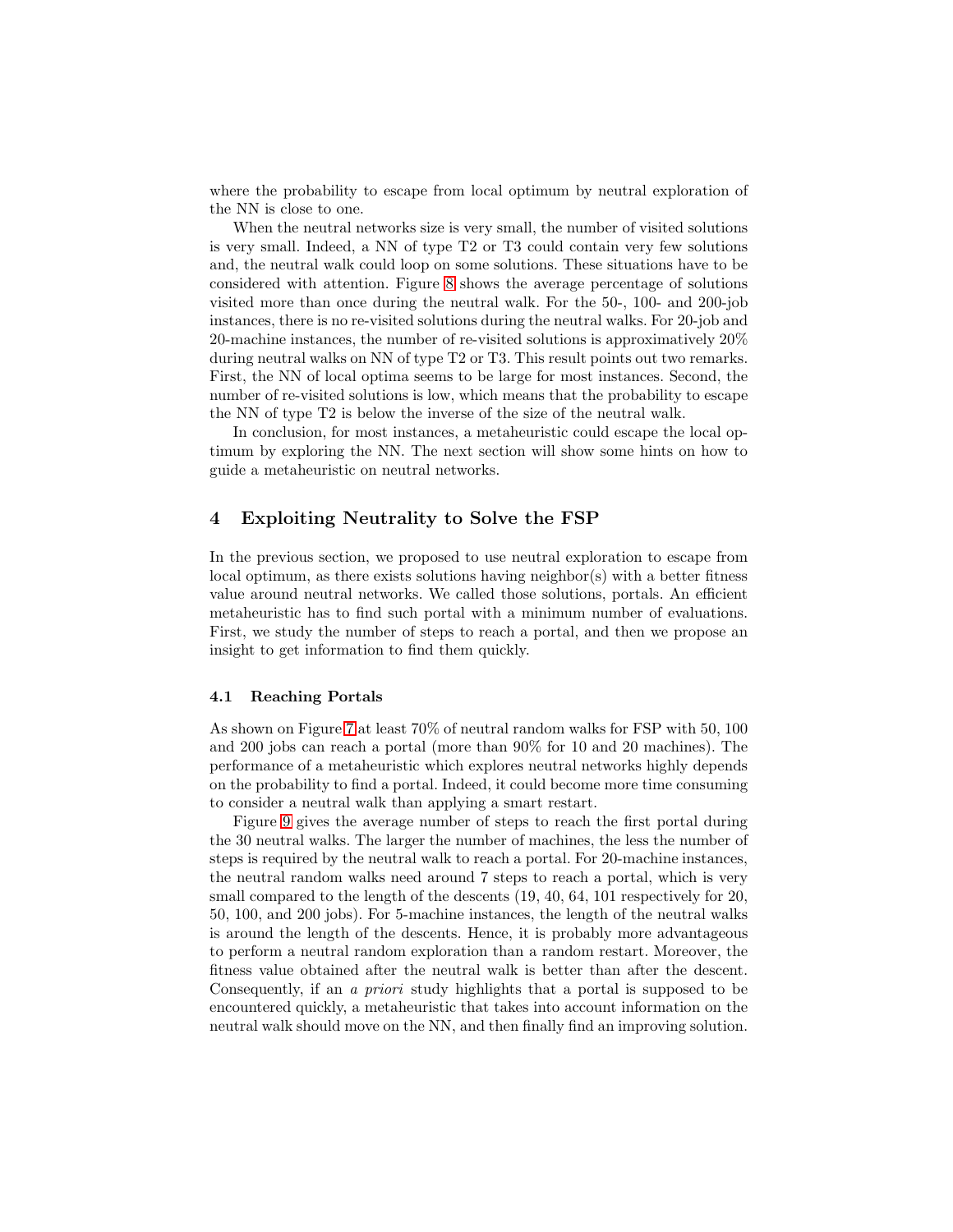

<span id="page-10-0"></span>Fig. 9. Number of steps along the neutral random walk to reach the first portal according to number of jobs.

#### 4.2 How to Guide the Search?

In the previous section, the role of neutrality was demonstrated by the correlation of the neutral degree between the neutral walk neighbors and the high frequency of neutral networks. Neutral networks lead, with very few steps, to a portal. The neutrality could give interesting information about the landscape in order to guide the search. However, since the neutral network is large, the search has to be guided to find quickly a portal and not to stagnate on the NN. Thus, proper information has to be collected and interpreted along the neutral walk to help the metaheuristic to take good decision: Is it more interesting to continue the neutral walk until a portal is reached or to restart? As suggested in Section [2.3,](#page-4-0) we compute the evolvability of a solution as the average fitness values of its neighbors for all visited solutions. We analyze the evolvability of solutions on neutral networks and we give some results about the correlation of evolvability and portals on a neutral network. This allows us to propose new ideas for the design of a metaheuristic.

During those neutral walks, we compute the evolvability of each solution along the neutral walk, and then its autocorrelation (see section [2.3\)](#page-4-0). Figure [10](#page-11-0) shows the first autocorrelation coefficient  $\rho(1)$  for 5, 10 and 20 machines with respect to the number of jobs. In order to show that those correlations are significative, as in section [3.2,](#page-5-1) we compare them to a null model. For all sizes, the first autocorrelation coefficient of the null model is below 0.01. Therefore, we can conclude that the autocorrelation is a consequence of the succession of solutions encountered during the walk. The average fitness values of the neighbors are not distributed randomly: they can then be exploited by a metaheuristic.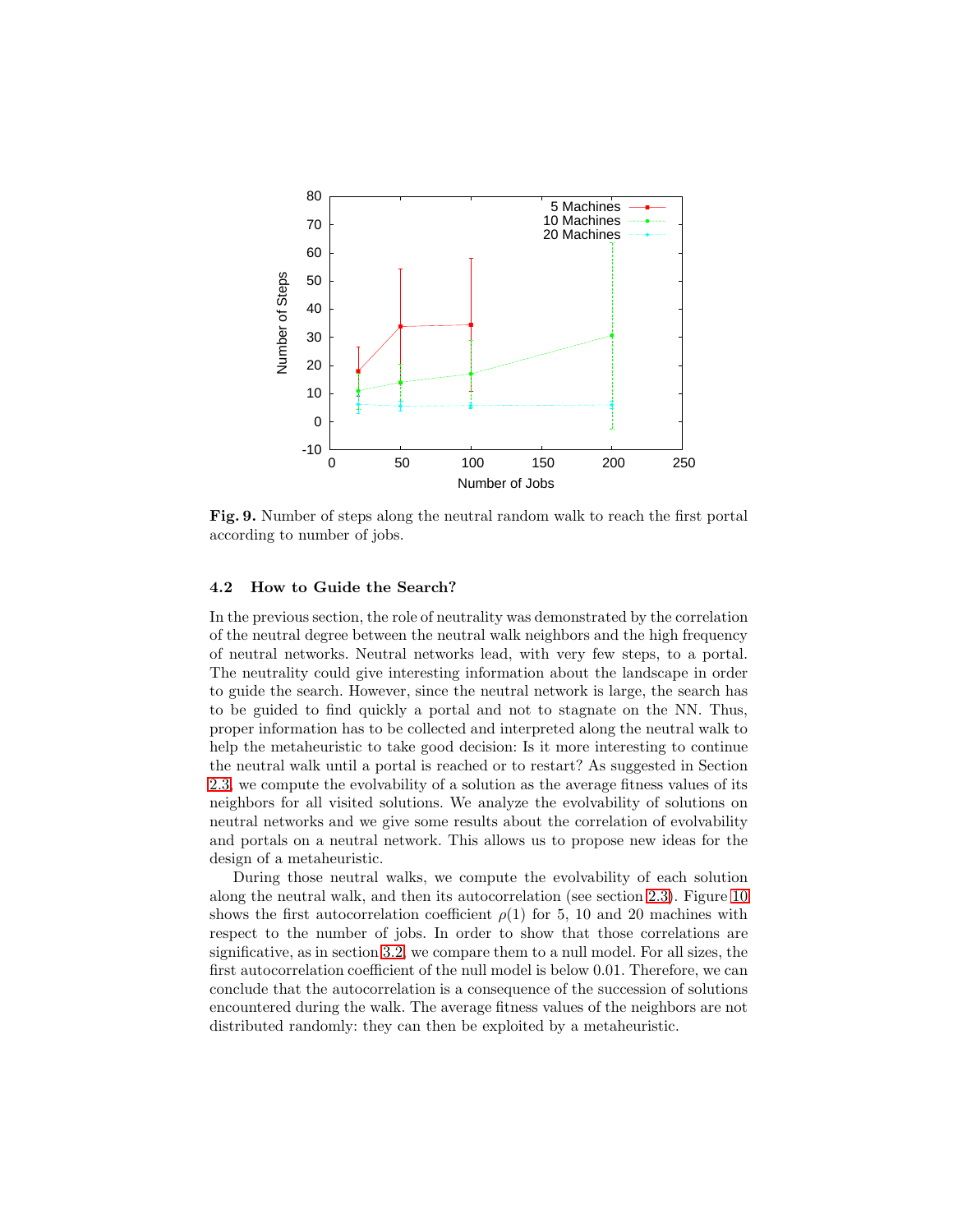

<span id="page-11-0"></span>Fig. 10. First autocorrelation coefficient  $\rho(1)$  of the average fitness values of neighbors solutions between  $s_i$  and  $s_{i+1}$  according to the number of jobs.

The neutral networks present evolvability and portals. So, we can wonder if the evolvability would be able to guide a metaheuristic quickly to a portal. To test this hypothesis, along the neutral walks, we compute the correlation between the average fitness values in the neighborhood and the number of steps required to reach the closer portal of the walk. This is presented in Figure [11.](#page-12-0) The larger the number of machines, the higher (in absolute value) the negative correlation. For 10- or 20-machine instances, this correlation belongs to  $[-0.6; -0.4]$ , so that it is significant for a metaheuristic to use such an information. The lower the average fitness values in the neighborhood, the closer a portal is. Consequently, we propose to design a metaheuristic that takes into account the neutrality by allowing the exploration of solutions along the neutral walk. Starting from a local optimum, it would choose the next neutral solution with the lower average fitness values of its neighbors. This would increase the probability to find a portal quickly, and then to continue the search process.

#### 5 Discussion

In this work, we studied the neutrality of the FSP on a set of benchmark instances originally proposed by Taillard. Most of the instances have a high neutral degree: for a solution, the number of its neighbors with the same fitness value is significant in comparison to the neighborhood size. Starting from local optima, neutral walks have been performed. Each walk moves from a solution to another with the same fitness value and defines a neutral network that is shown to be structured. Indeed, the graph of neighbor solutions is not random and so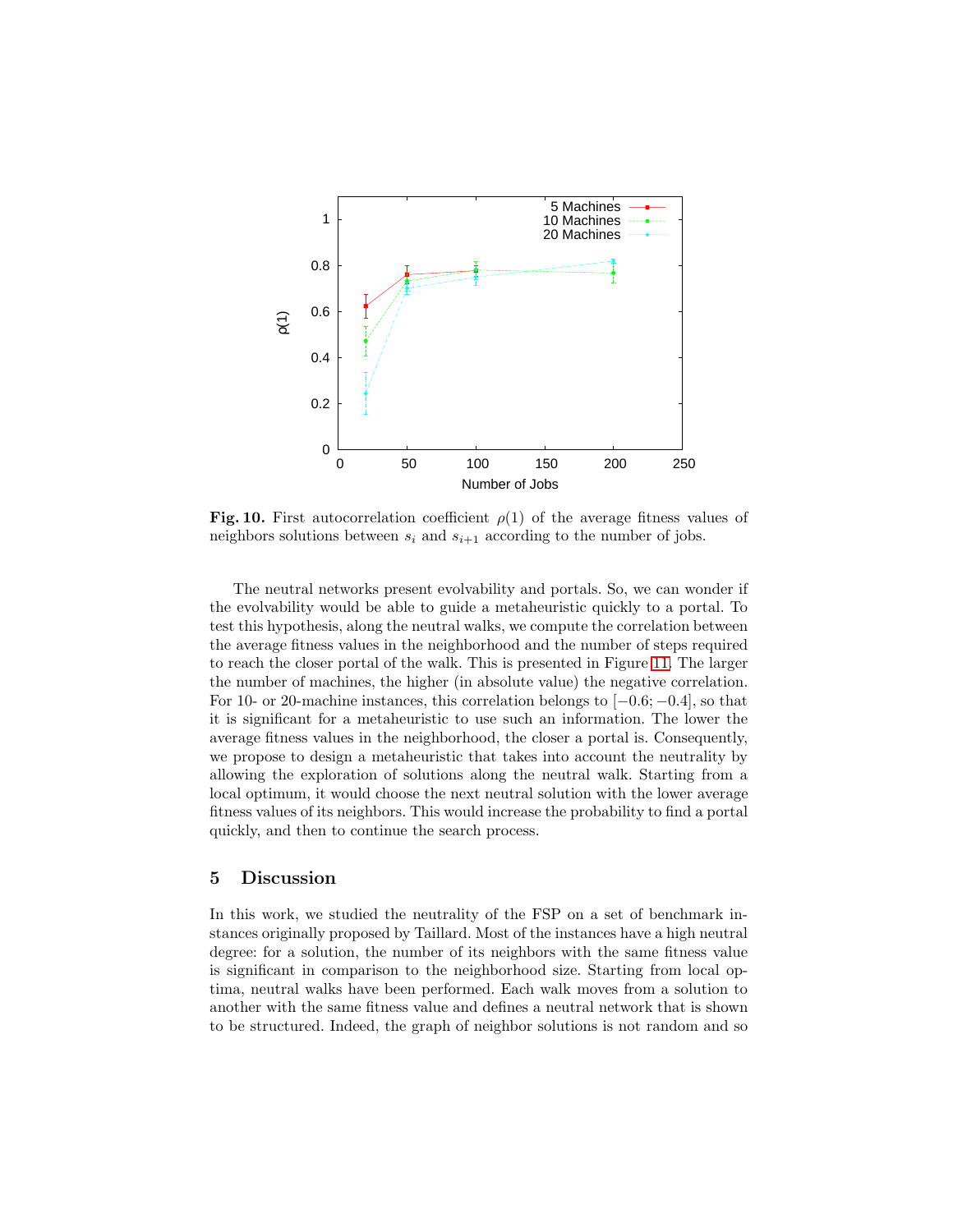

<span id="page-12-0"></span>Fig. 11. Correlation between the average fitness values of the neighbors and the number of steps required to reach the closer portal according to the number of jobs.

a solution shares information with its neighbors. We show that a neutral walk leads easily to portals, solutions of the neutral network having a neighbor with a better fitness value. Furthermore, the evolvability, defined in this study as the average fitness values of the neighbors, is highly autocorrelated. It proves that this information is not random between the neighbor solutions and so it could be helpful to take it into account. Besides, improving the evolvability during the neutral walk often leads to a portal. This work completes the knowledge of FSP fitness landscape, and in particular, about its neutrality. Here, the neutrality has been shown for the FSP Taillard instances where the durations of jobs are integer values from [0; 99]. This is a specific choice which could have an impact on the difficulty of instances. Future works will consider other instance generators, and study the neutrality according to the instance parameters.

This work also helps to understand some experimental results on the efficiency of metaheuristics. In a study of iterated local search to solve the FSP [\[1\]](#page-13-0), Stützle designs several efficient ILS, called ILS-S-PFSP and compares them to local search algorithms. He writes: "Experimentally, we found that rather small modifications [of the solution] are sufficient to yield very good performance". In section [4.1,](#page-9-1) we show that improving solutions can be reached very quickly applying *insertion* operator on a neutral network. So, Stützle's remark can be explained by the neutrality and the high probability on the neutral networks to move on a solution with an improving neighbor. Moreover, this works supports the experimentations on ILS design for 20-machine instances. The study of neutral walks highlights features that explain the efficient design of the ILS-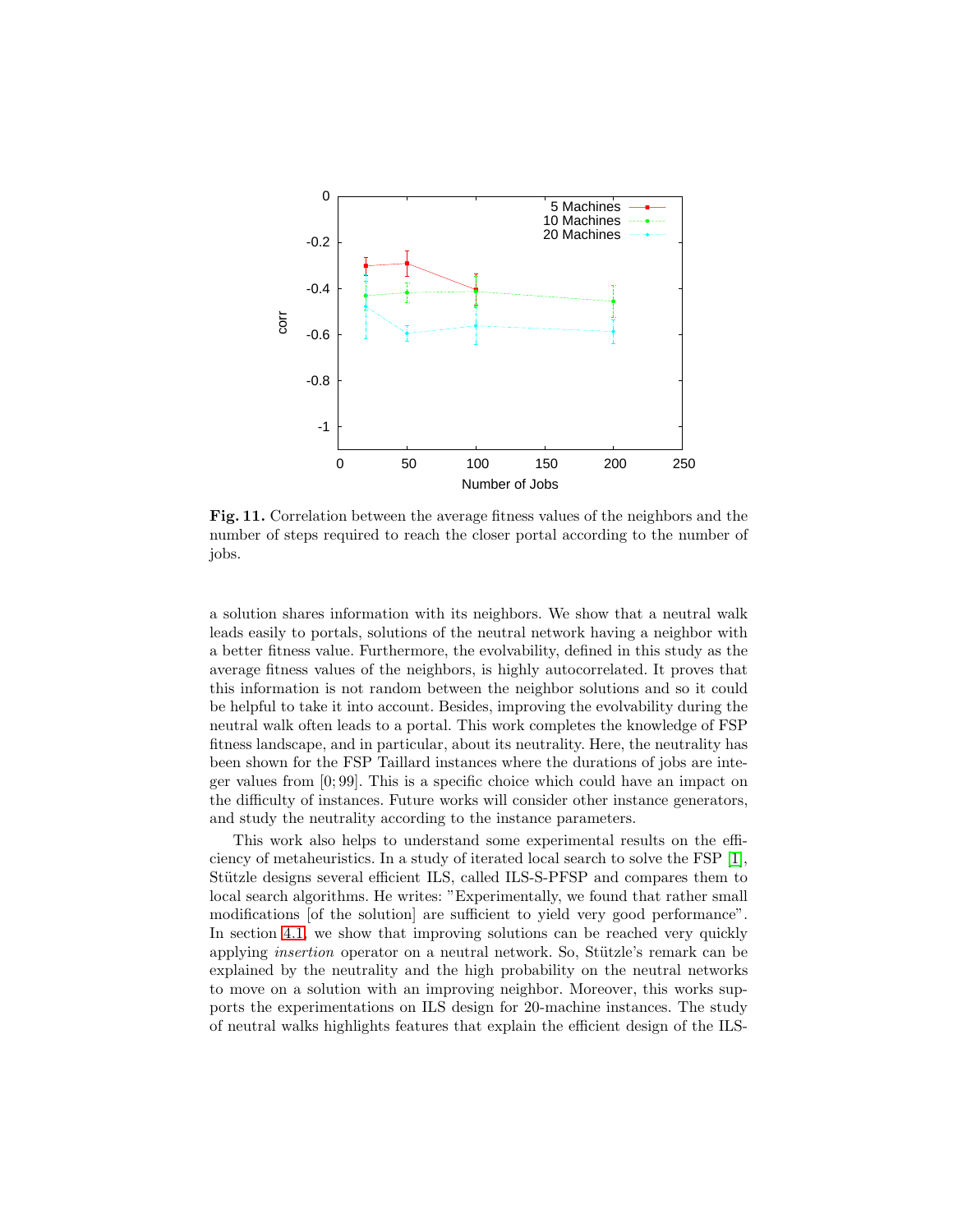S-PFSP. Indeed, remember that the ILS-S-PFSP, initialized with a random solution, applies a local search based on insertion-neighborhood mapping to get a local optimum, and then applies iteratively the steps  $(i)$  perturbation,  $(ii)$  local search, and *(iii)* acceptance criterion, until a termination condition is met. All acceptance criteria tested in ILS-S-PFSP are based on the Metropolis condition: they always accept a solution with equal fitness value. So the neutral moves are always accepted. Besides, Stützle work shows that the perturbation based on the application of several swap operators (also called transpose operators) is efficient. And, the swap neighborhood is included in the insertion neighborhood as the job i can be inserted at the positions  $(i - 1)$  or  $(i + 1)$ . So, applying the swap operator several times could correspond to a walk on a neutral network defined by *insertion*-neighborhood relation. Thus, steps  $(i)$  and  $(iii)$  allow the ILS-S-PFSP to move on the neutral network that could be frequent for those FSP instances. Moreover, we show that the distance is small between a local optimum and a portal. So, such an ILS-S-PFSP is able to quickly improve the current best solution, which could explain its performances.

Furthermore, our work proposes to consider the neutrality to guide a metaheuristic on the search space. The FSP instances shows neutrality, it is easy to encounter portals along a neutral walk and the evolvability leads quickly to them. With such information, a metaheuristic is proposed: first a local search is performed from a random solution, and then iteratively  $(i)$  the evolvability on the neutral network is optimized until a portal is found and  $(ii)$  the local search is applied to move to an other local optimum. The metaheuristic finishes when the termination criterion is met. Similar ideas have been ever tested on other problems with neutrality such as Max-SAT and NK-landscapes with neutrality [\[17\]](#page-14-9). A first attempt for developing such a strategy leads to the proposition of NILS [\[18\]](#page-14-10) that has been successfully tested on flowshop problems.

## <span id="page-13-0"></span>References

- 1. Stützle, T.: Applying iterated local search to the permutation flow shop problem. Technical Report AIDA-98-04, FG Intellektik, TU Darmstadt (1998)
- <span id="page-13-1"></span>2. Ruiz, R., Maroto, C.: A comprehensive review and evaluation of permutation flowshop heuristics. European Journal of Operational Research 165(2) (2005) 479–494
- <span id="page-13-2"></span>3. Ruiz, R., Stützle, T.: A simple and effective iterated greedy algorithm for the permutation flowshop scheduling problem. European Journal of Operational Research 177(3) (2007) 2033–2049
- <span id="page-13-3"></span>4. Nawaz, M., Enscore, E., Ham, I.: A heuristic algorithm for the m-machine, n-job flow-shop sequencing problem. Omega  $11(1)$  (1983) 91–95
- <span id="page-13-4"></span>5. Graham, R.L., Lawler, E.L., Lenstra, J.K., Rinnooy Kan, A.H.G.: Optimization and approximation in deterministic sequencing and scheduling: A survey. Annals of Discrete Mathematics 5 (1979) 287–326
- <span id="page-13-5"></span>6. Johnson, S.M.: Optimal two- and three-stage production schedules with setup times included. Naval Research Logistics Quarterly 1 (1954) 61–68
- <span id="page-13-6"></span>7. Lenstra, J.K., Rinnooy Kan, A.H.G., Brucker, P.: Complexity of machine scheduling problems. Annals of Discrete Mathematics 1 (1977) 343–362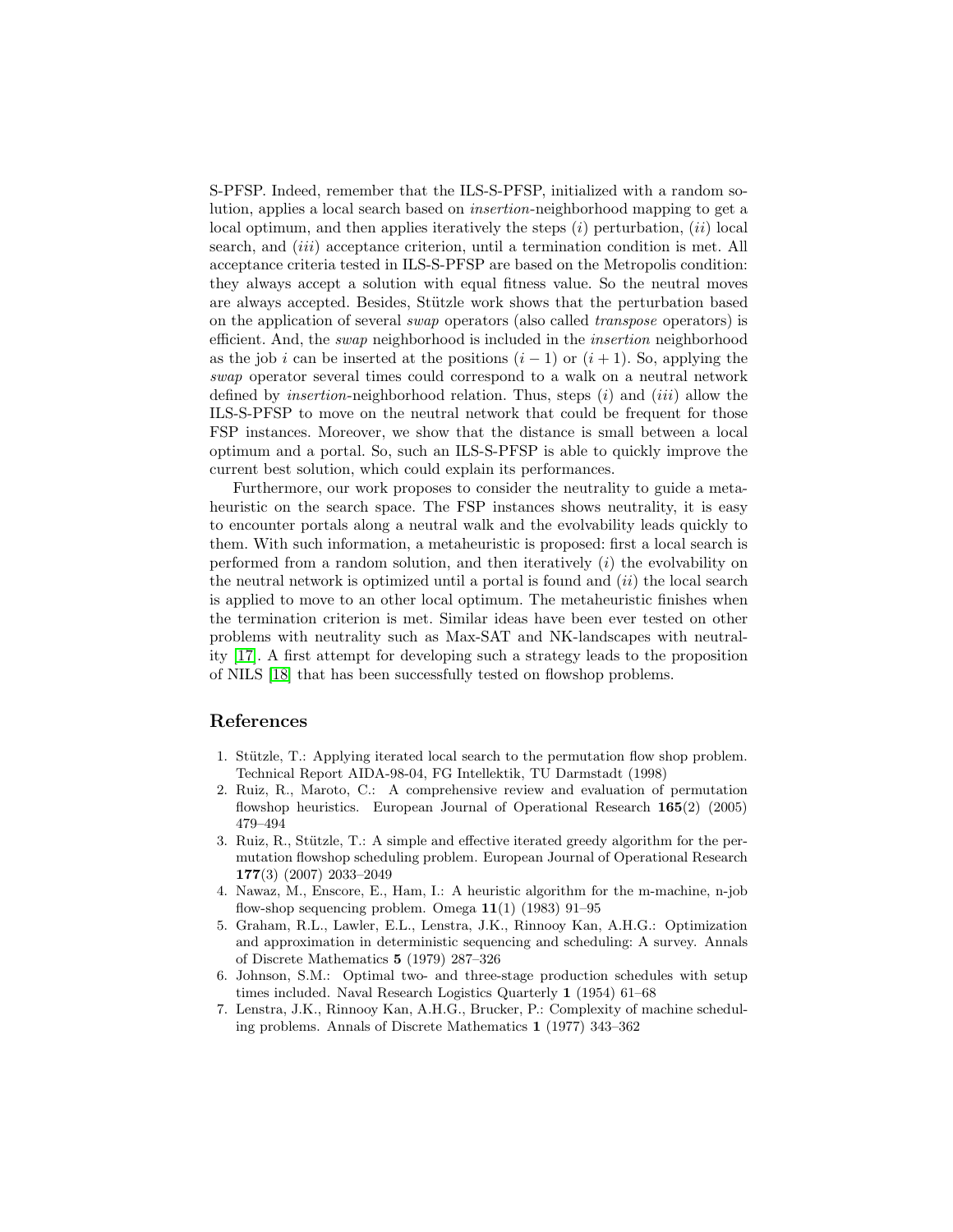- <span id="page-14-1"></span><span id="page-14-0"></span>8. Taillard, E.: Benchmarks for basic scheduling problems. European Journal of Operational Research 64 (1993) 278–285
- 9. Wright, S.: The roles of mutation, inbreeding, crossbreeding and selection in evolution. In Jones, D., ed.: Proceedings of the Sixth International Congress on Genetics. Volume 1. (1932)
- <span id="page-14-2"></span>10. Van Nimwegen, E., Crutchfield, J., Huynen, M.: Neutral evolution of mutational robustness. In: Proc. Nat. Acad. Sci. USA 96. (1999) 9716–9720
- <span id="page-14-4"></span><span id="page-14-3"></span>11. Wilke, C.O.: Adaptative evolution on neutral networks. Bull. Math. Biol 63 (2001) 715–730
- 12. V´erel, S., Collard, P., Tomassini, M., Vanneschi, L.: Fitness landscape of the cellular automata majority problem: view from the "Olympus". Theor. Comp. Sci. 378 (2007) 54–77
- <span id="page-14-6"></span><span id="page-14-5"></span>13. Bastolla, U., Porto, M., Roman, H.E., Vendruscolo, M.: Statiscal properties of neutral evolution. Journal Molecular Evolution 57(S) (August 2003) 103–119
- 14. Weinberger, E.D.: Correlated and uncorrelatated fitness landscapes and how to tell the difference. In: Biological Cybernetics. (1990) 63:325–336
- <span id="page-14-7"></span>15. Altenberg, L.: The evolution of evolvability in genetic programming. In Kinnear, Jr., K.E., ed.: Advances in Genetic Programming. MIT Press (1994) 47–74
- <span id="page-14-8"></span>16. Verel, S., Collard, P., Clergue, M.: Measuring the Evolvability Landscape to study Neutrality. In Keijzer, M., et al., eds.: Poster at Genetic and Evolutionary Computation – GECCO-2006 Genetic and Evolutionary Computation – GECCO-2006, Seattle, WA United States, ACM Press (07 2006) 613–614 tea team.
- <span id="page-14-9"></span>17. Verel, S., Collard, P., Clergue, M.: Scuba Search : when selection meets innovation. In: Evolutionary Computation, 2004. CEC2004 Evolutionary Computation, 2004. CEC2004, Portland (Oregon) United States, IEEE Press (06 2004) 924 – 931
- <span id="page-14-10"></span>18. Marmion, M.E., Dhaenens, C., Jourdan, L., Liefooghe, A., Verel, S.: NILS: a neutrality-based iterated local search and its application to flowshop scheduling. In: 11th European Conference on Evolutionary Computation in Combinatorial Optimisation(EvoCOP11). LNCS, Springer-Verlag (2011)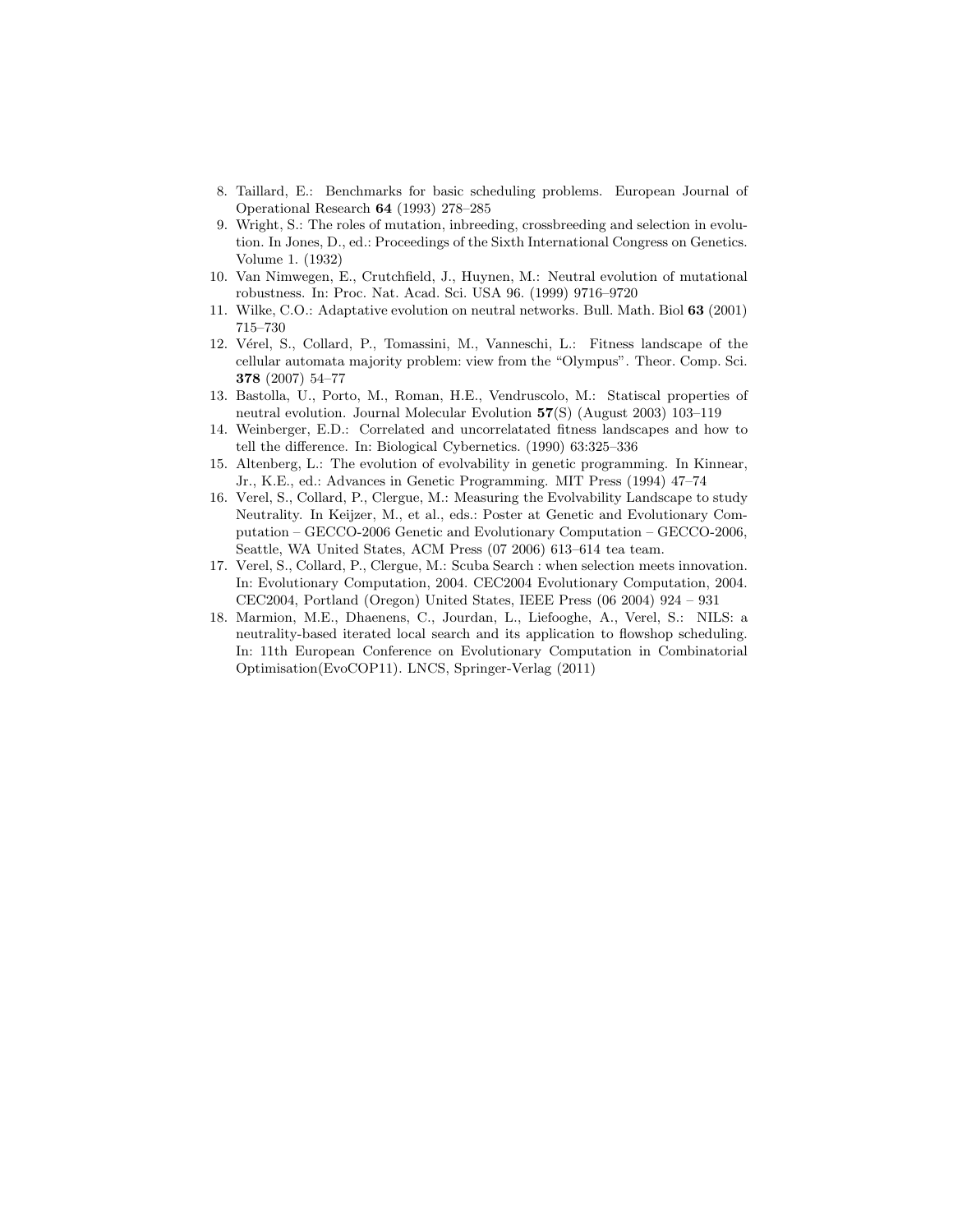

rho(1)